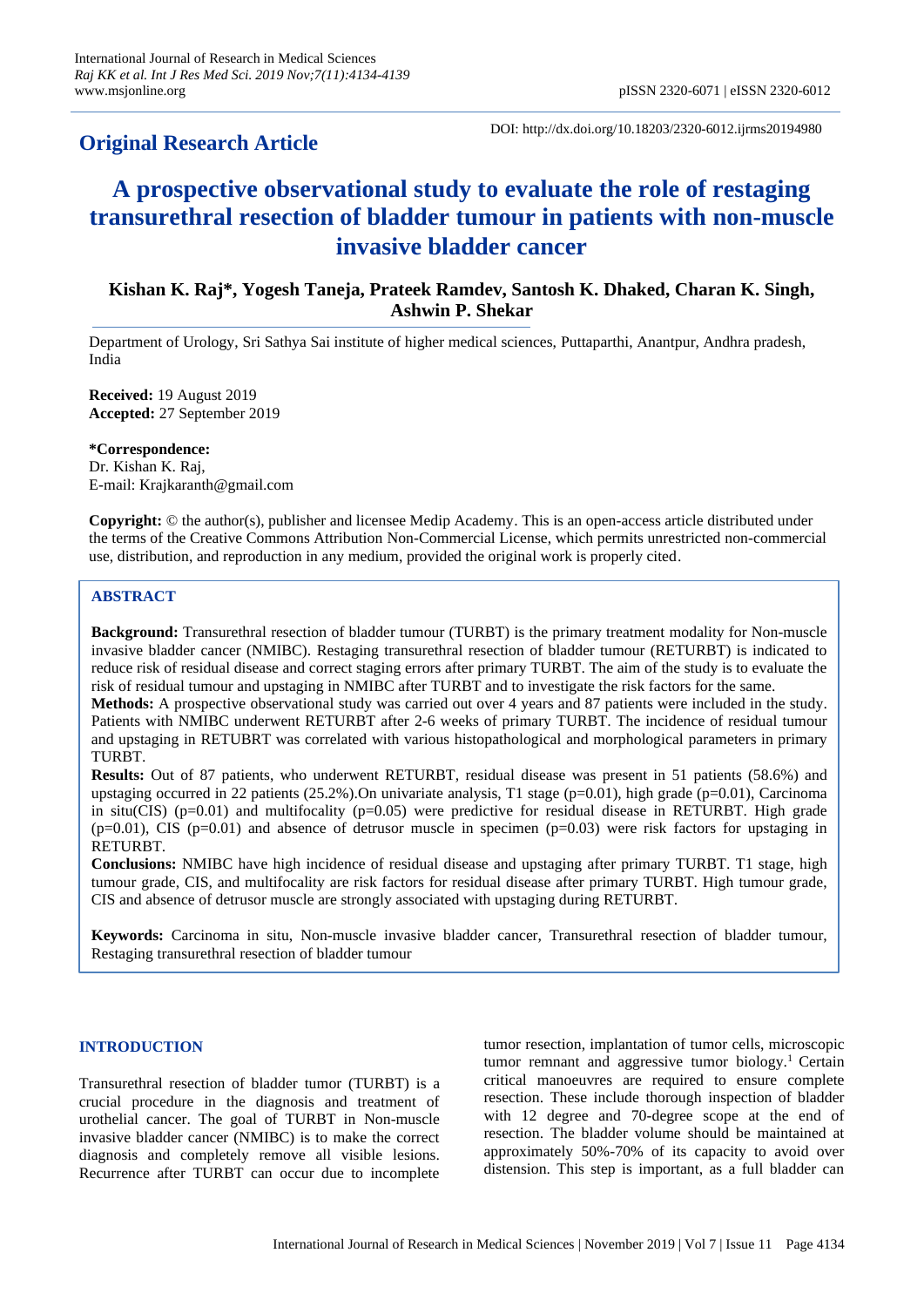flatten the mucosa and make it more difficult to visualize areas of Carcinoma in situ (CIS).<sup>2</sup>

Biopsies from normal-looking mucosa is recommended when cytology is positive or when high-risk exophytic tumor is present (sessile appearance). Additionally, prostatic urethra biopsies are to be taken in cases of bladder neck tumor, when bladder CIS is present, when there is positive cytology without evidence of tumors in the bladder, or when abnormalities of the prostatic urethra are visible.<sup>3</sup> However, even after adoption of standardized resection technique, it is not always possible to do complete resection during TURBT. Residual tumor is present in 26% to 83% of patients during restaging transurethral resection of bladder tumor (RETURBT).<sup>4</sup> At the first resection, underestimation of pathologic stage occurs in 14-24% of cases depending on stage of tumour.<sup>5</sup>

Absence of detrusor muscle in tumor specimen leads to staging errors. The likelihood that muscle-invasive disease is detected by second resection of initially T1 tumor ranges from 4-25%, and it increases to 45% if there was no muscle in the initial resection.<sup>6</sup>

T1 stage, high tumor grade and sessile tumors have higher risk for upstaging and residual disease in RETURBT. CIS in primary TURBT correlates well with residual tumor while the absence of muscle in the primary TURBT specimen was significantly associated with upstaging to muscle invasive disease.<sup>7</sup>

Staging errors can occur due to errors during slide review by pathologist. Cautery artefacts, lack of uniform terminology, and difficult orientation of multiple fragmented pieces of tissue can lead to staging errors. Moreover, different patterns of invasion in cases of T1 tumors (broad-front or tentacular invasion) may contribute in these staging errors.<sup>8</sup>

According to latest European Urology guidelines, RETURBT is advised after incomplete primary resection, when muscle is absent in initial TURBT specimen and in all T1 tumors. When indicated it is advisable to perform RETURBT within 2-6 weeks of initial resection. Primary resection scar site should be included during RETURBT.<sup>3</sup>

The present study aims to evaluate the evaluate the risk of residual tumors and upstaging in NMIBC after TURBT and to investigate the risk factors for the same.

# **METHODS**

This is a prospective observational study conducted over 4 years from January 2015 to December 2018 at Sri Sathya Sai institute of higher medical sciences, Puttaparthi. Out of 133 patients diagnosed in the initial TURBT as bladder cancer cases, 34 patients had muscleinvasive bladder cancer and 99 patients had NMIBC. 87 patients were included in the study after satisfying strict inclusion and exclusion criteria.

#### *Inclusion criteria*

All patients with NMIBC who underwent complete resection during TURBT.

#### *Exclusion criteria*

- Bladder tumors other than transitional cell carcinoma.
- Bladder tumors with concomitant upper track transitional cell carcinoma.
- Recurrent bladder tumors.

Preliminary Cystoscopy was done to assess tumor size and focality. TURBT was done using 26 F monopolar resectoscope by experienced senior surgeons who have minimum experience of 60 TURBT cases. For tumors <1 cm whole of tumor was resected in one piece including bladder wall. For tumors >1 cm resection was performed in piece meal taking bladder wall with underlying detrusor muscle and edges of resection margin. In case of tumor arising from bladder neck and when abnormal areas in prostatic urethra was visible, additional biopsies from prostatic urethra was taken including precollicular portion (between 5 o'clock and 7 o'clock). After achieving hemostasis, Mitomycin C 40 mg dissolved in 20 ml normal saline was installed within 6 hours of surgery. Mitomycin instillation was deferred if bladder perforation/excessive bleeding occurred during TURBT. After instillation of Mitomycin C, per urethral catheter was kept clamped for 1 hour. Tumors were staged according to the 2017 TNM classification (Table 1) and graded according to the 2004 WHO classification (Table 2). Presence of carcinoma in situ (CIS), Lymphovascular invasion and detrusor muscle was noted during histopathological review.

RETURBT was performed 2-6 weeks following primary TURBT. During RETURBT, the bladder was assessed for any residual tumors or missed lesions. If no obvious tumor was found, scar biopsy was taken.

Persistence of malignancy in RETURBT was defined as residual tumor. Any progression in stage or grade during RETURBT was defined as tumor upstaging.

The analysis was focused on incidence of residual tumor and upstaging in RETURBT. The following parameters were analyzed for their role in residual disease and upstaging in RETURBT.

- T stage.
- Tumor grade.
- Tumor focality
- Absence of detrusor muscle
- Concomitant CIS.
- Lymphovascular invasion in sub epithelial connective tissue layer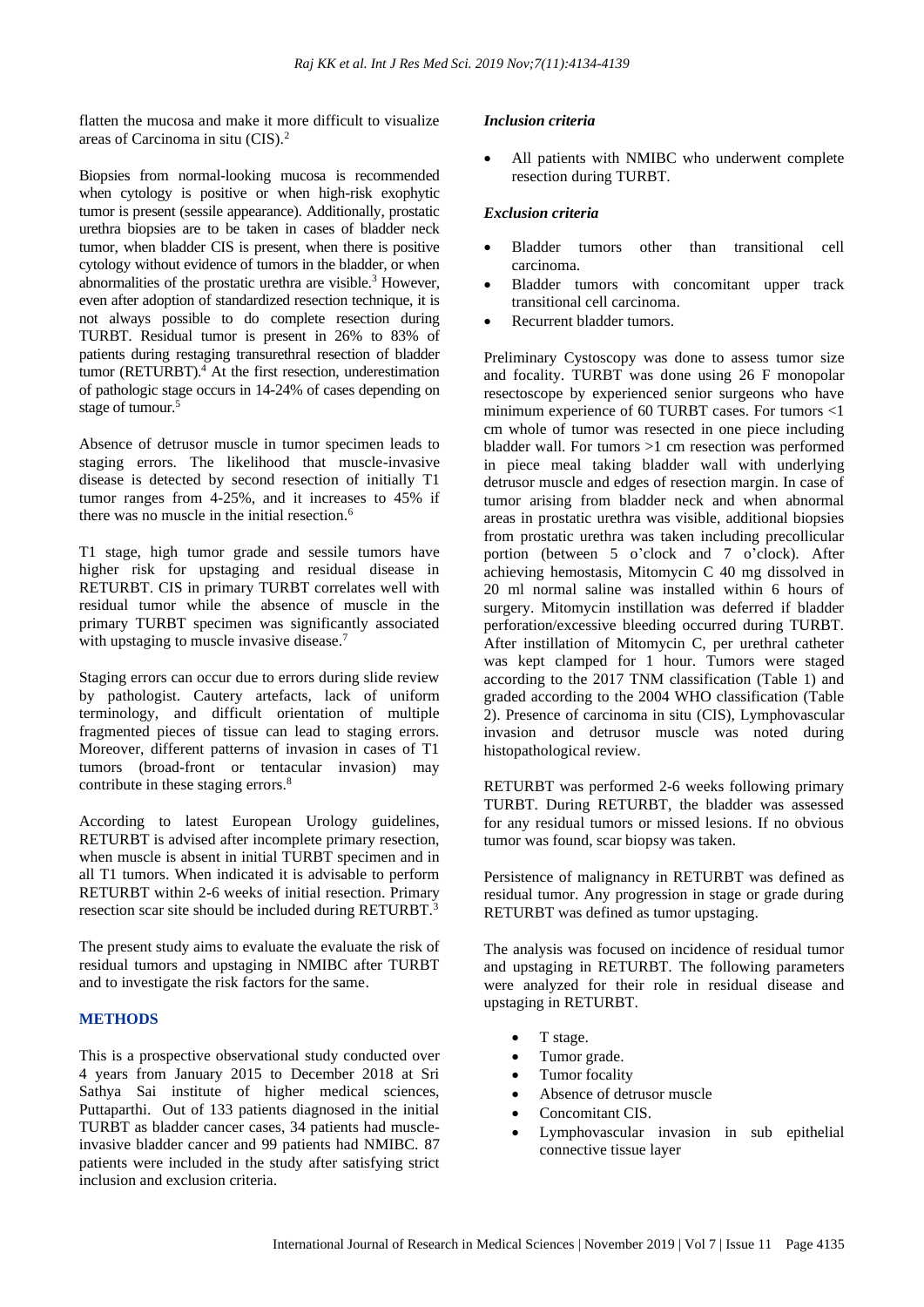#### **Table 1: TNM classification of urinary bladder cancer.**

| <b>T-Primary tumour</b>     |                                                                                                                            |  |  |  |
|-----------------------------|----------------------------------------------------------------------------------------------------------------------------|--|--|--|
| <b>TX</b>                   | Primary tumour cannot be assessed                                                                                          |  |  |  |
| T <sub>0</sub>              | No evidence of primary tumour                                                                                              |  |  |  |
| Ta                          | Non-invasive papillary carcinoma                                                                                           |  |  |  |
| <b>Tis</b>                  | Carcinoma in situ                                                                                                          |  |  |  |
| T1                          | Tumour invades subepithelial connective tissue<br>layer                                                                    |  |  |  |
| T <sub>2</sub>              | Tumour invades muscle                                                                                                      |  |  |  |
|                             | T2a Tumour invades superficial muscle                                                                                      |  |  |  |
|                             | T2b Tumour invades deep muscle                                                                                             |  |  |  |
| T <sub>3</sub>              | T3 tumours -invade perivesical tissue                                                                                      |  |  |  |
|                             | T3a -microscopically                                                                                                       |  |  |  |
|                             | T3b-macroscopically (extravesical mass)                                                                                    |  |  |  |
| T4                          | Tumour invades any of the following: prostatic<br>stroma, seminal vesicles, uterus, vagina, pelvic<br>wall, abdominal wall |  |  |  |
|                             | T4a Tumour invades prostatic stroma, seminal<br>vesicles, uterus or vagina                                                 |  |  |  |
|                             | T4b Tumour invades pelvic wall or abdominal<br>wall                                                                        |  |  |  |
|                             | <b>N-Regional lymph nodes</b>                                                                                              |  |  |  |
| <b>NX</b>                   | Regional lymph nodes cannot be assessed                                                                                    |  |  |  |
| N <sub>0</sub>              | No regional lymph node metastasis                                                                                          |  |  |  |
| N <sub>1</sub>              | Metastasis in a single lymph node in the true<br>pelvis                                                                    |  |  |  |
| N2                          | Metastasis in multiple regional lymph nodes in<br>true pelvis                                                              |  |  |  |
| N <sub>3</sub>              | Metastasis in common iliac lymph node(s)                                                                                   |  |  |  |
| <b>M-Distant metastasis</b> |                                                                                                                            |  |  |  |
| M <sub>0</sub>              | No distant metastasis                                                                                                      |  |  |  |
|                             | M1a Non-regional lymph nodes                                                                                               |  |  |  |
|                             | M1b Other distant metastasis                                                                                               |  |  |  |

# **Table 2: WHO grading system of urinary bladder cancers.**

| WHO grading system of papillary bladder cancers |  |
|-------------------------------------------------|--|
|-------------------------------------------------|--|

- Papillary urothelial neoplasm of low malignant potential
- Low grade papillary urothelial carcinoma
- High grade papillary urothelial carcinoma

#### *Data collection*

All the data were collected prospectively during the course of treatment.

#### *Statistical analysis*

Plan Continuous data with skewed or normal distribution was described as median (interquartile range) or mean (standard deviation) respectively after assessing for normality by D'Agostino-Pearson test for Normal distribution. Analytic statistics were obtained using the chi-square test and the differences were significant if p<0.05, however, fisher's exact f test was used where observed or expected counts were <5. All statistical analysis was performed using SPSS software (version 23, SPSS Inc., Chicago, IL, USA).

#### *Ethical consideration*

Institutional ethics committee approved the study. Protocol required no additional expense or therapeutic burden on the patient. Consent was sought for recruitment into study protocol and withdrawal at any stage was permitted. Patient identity was anonymized.

#### **RESULTS**

87 patients with diagnosis of NMIBC in primary TURBT underwent RETURBT. Mean age of the patient population was 61 years (range 20-83 years). Out of 87 patients who underwent TURBT, 74 were males and 13 were females with male: female ratio of 6:1.

The tumor characteristics on primary TURBT and their distribution in the study group are shown in Table 3. The outcome of RETURBT. (Table 4).

#### **Table 3: Findings of primary TURBT.**

| <b>Parameter</b>   | Distribution in study group |  |  |
|--------------------|-----------------------------|--|--|
|                    | $Ta=16$                     |  |  |
| Tumour stage       | $T1 = 71$                   |  |  |
|                    | Low grade $=$ 34            |  |  |
| Tumour grade       | High grade= 53              |  |  |
|                    | Unifocal $=$ 44             |  |  |
| Tumour focality    | Multifocal $= 43$           |  |  |
| Carcinoma in situ  | Absent= $75$                |  |  |
|                    | Present $= 12$              |  |  |
|                    | Present $= 60$              |  |  |
| Muscle in specimen | Absent= $27$                |  |  |
| Lymphovascular     | Absent= $85$                |  |  |
| invasion           | $Present = 2$               |  |  |

#### **Table 4: Outcome of RETURBT.**

| <b>Outcome</b><br>measures of<br><b>RETURBT</b> | <b>Present</b> |    | Absent Number $(\% )$ |
|-------------------------------------------------|----------------|----|-----------------------|
| Residual tumour                                 | 51             | 36 | 58.6%                 |
| Upstaging*                                      | つつ             | 65 | 25.2%                 |

Out of 87 patients who underwent RETURBT, residual disease was present in 51 patients(58.6%) and upstaging occurred in 22 patients (25.2%).Out of 22 patients who upstaged,20 had upstaged to muscle invasive bladder carcinoma, whereas 2 had upstaged from low grade to high grade disease. Authors also analyzed risk factors for residual disease and upstaging during RETURBT (Table 5 and Table 6).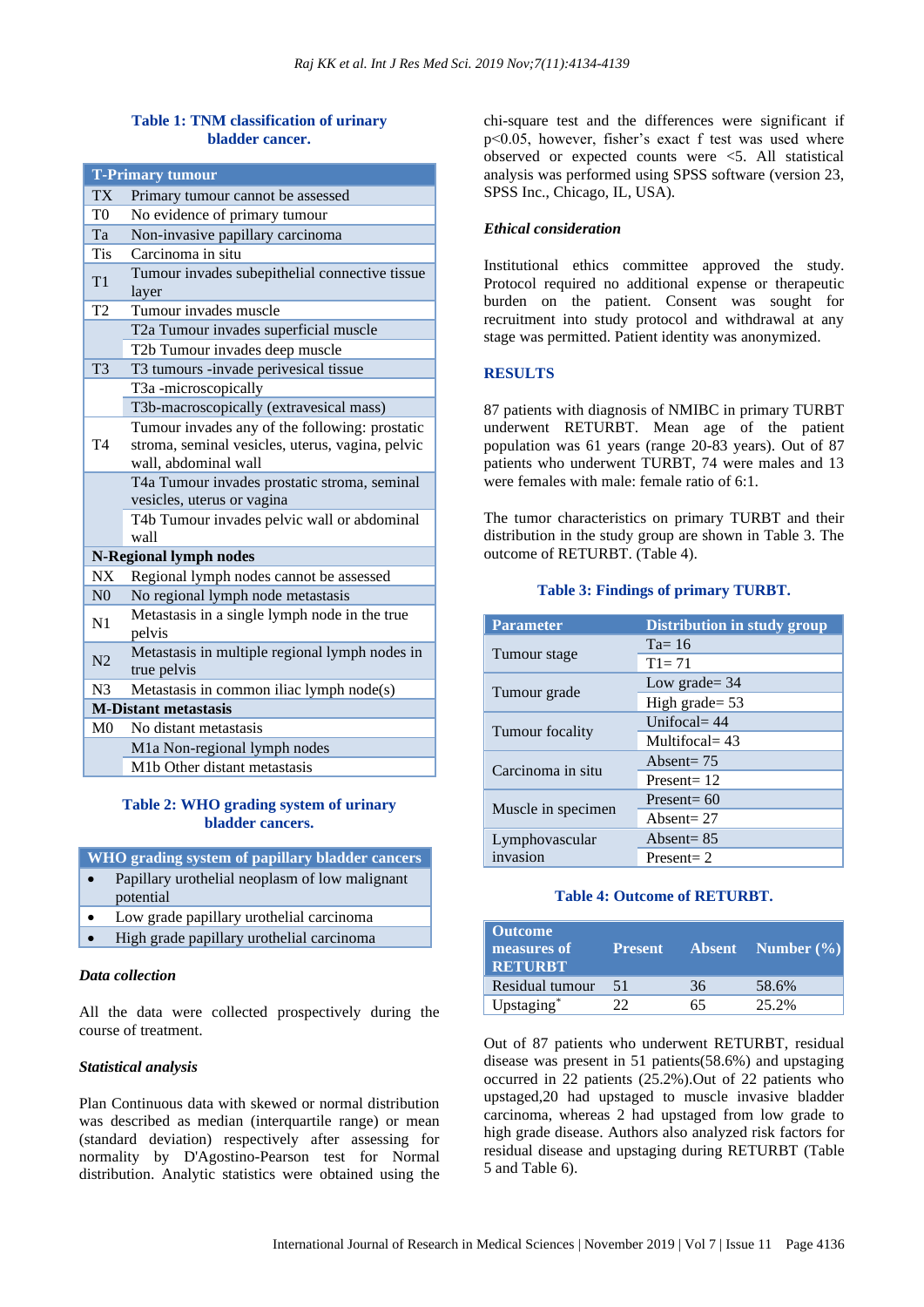On univariate analysis, T1 stage (p=0.01), high grade  $(p=0.01)$ , CIS  $(p=0.01)$  and multifocality  $(p=0.05)$  were predictive for residual disease in RETURBT. High grade  $(p=0.01)$ , CIS  $(p=0.01)$  and absence of detrusor muscle in specimen (p=0.03) were risk factors for upstaging in RETURBT.

| Prognostic histopathological and morphologic<br>characteristics in primary TURBT |            | <b>Residual tumours in RETURBT</b> |                |         |
|----------------------------------------------------------------------------------|------------|------------------------------------|----------------|---------|
|                                                                                  |            | <b>Number</b>                      | Number $(\% )$ | p value |
|                                                                                  | Ta         | 4                                  | 25%            |         |
| Tumour stage                                                                     | T1         | 47                                 | 66.2%          | 0.01    |
|                                                                                  | Low grade  | 13                                 | 38.2%          | 0.01    |
| Tumour grade                                                                     | High grade | 38                                 | 71.7%          |         |
|                                                                                  | Unifocal   | 21                                 | 47.7%          |         |
| Tumour focality                                                                  | Multifocal | 30                                 | 69.8%          | 0.05    |
| Carcinoma in situ                                                                | Absent     | 39                                 | 52.0%          |         |
|                                                                                  | Present    | 12                                 | 100.0%         | 0.01    |
|                                                                                  | Present    | 31                                 | 51.7%          |         |
| Muscle in specimen                                                               | Absent     | 20                                 | 74.0%          | 0.06    |
|                                                                                  | Absent     | 49                                 | 57.6%          |         |
| Lymphovascular invasion                                                          | Present    | $\mathfrak{D}$                     | 100%           | 0.5     |

#### **Table 5: Univariate analysis of factors predictive for presence of residual tumour in RETURBT.**

# **Table 6: Univariate analysis of various histopathological and Morphologic Prognostic Factors predictive for upstaging in RETURBT.**

| Prognostic histopathological and morphologic |            | <b>Upstaging in RETURBT</b> | p value        |      |  |
|----------------------------------------------|------------|-----------------------------|----------------|------|--|
| characteristics in primary TURBT             |            | <b>Number</b>               | Number $(\% )$ |      |  |
| Tumour stage                                 | Ta         |                             | 6.3%           | 0.06 |  |
|                                              | T1         | 21                          | 29.6%          |      |  |
|                                              | Low grade  | 3                           | 8.8%           | 0.01 |  |
| Tumour grade                                 | High grade | 19                          | 35.8%          |      |  |
| Tumour focality                              | Unifocal   | 11                          | 25.0%          |      |  |
|                                              | Multifocal | 11                          | 25.6%          |      |  |
| Carcinoma in situ                            | Absent     | 14                          | 18.7%          | 0.01 |  |
|                                              | Present    | 8                           | 66.7%          |      |  |
| Muscle in specimen                           | Present    | 11                          | 18.3%          | 0.03 |  |
|                                              | Absent     | 11                          | 40.7%          |      |  |
| Lymphovascular                               | Absent     | 20                          | 23.5%          | 0.06 |  |
| invasion                                     | Present    | $\mathfrak{D}$              | 100%           |      |  |

#### **DISCUSSION**

Transurethral resection of bladder tumor is the standard of care for non-muscle invasive bladder urothelial carcinoma. Residual tumor after TURBT may occur due to a variety of reasons. These are summarized as below.

#### *A) Incomplete tumor resection*

Residual tumor can occur due to incomplete resection. Intra operative complications like hematuria can hamper vision leading to substandard resection. Obturator jerk during resection of lateral wall tumors result in early termination of procedure.

#### *B) Implantation of tumor cells*

It is believed that tumor cell implantation immediately after resection is responsible for many early recurrences.

This explains the reason why initial tumors most are commonly found on the floor and lower sidewalls of the bladder, whereas recurrences are often located near the dome as a result of flotation. 9

#### *C) Microscopic tumor remnant after TURBT*

CIS being a flat tumor is easier to miss during TURBT. Positive margin after resection contribute to recurrence.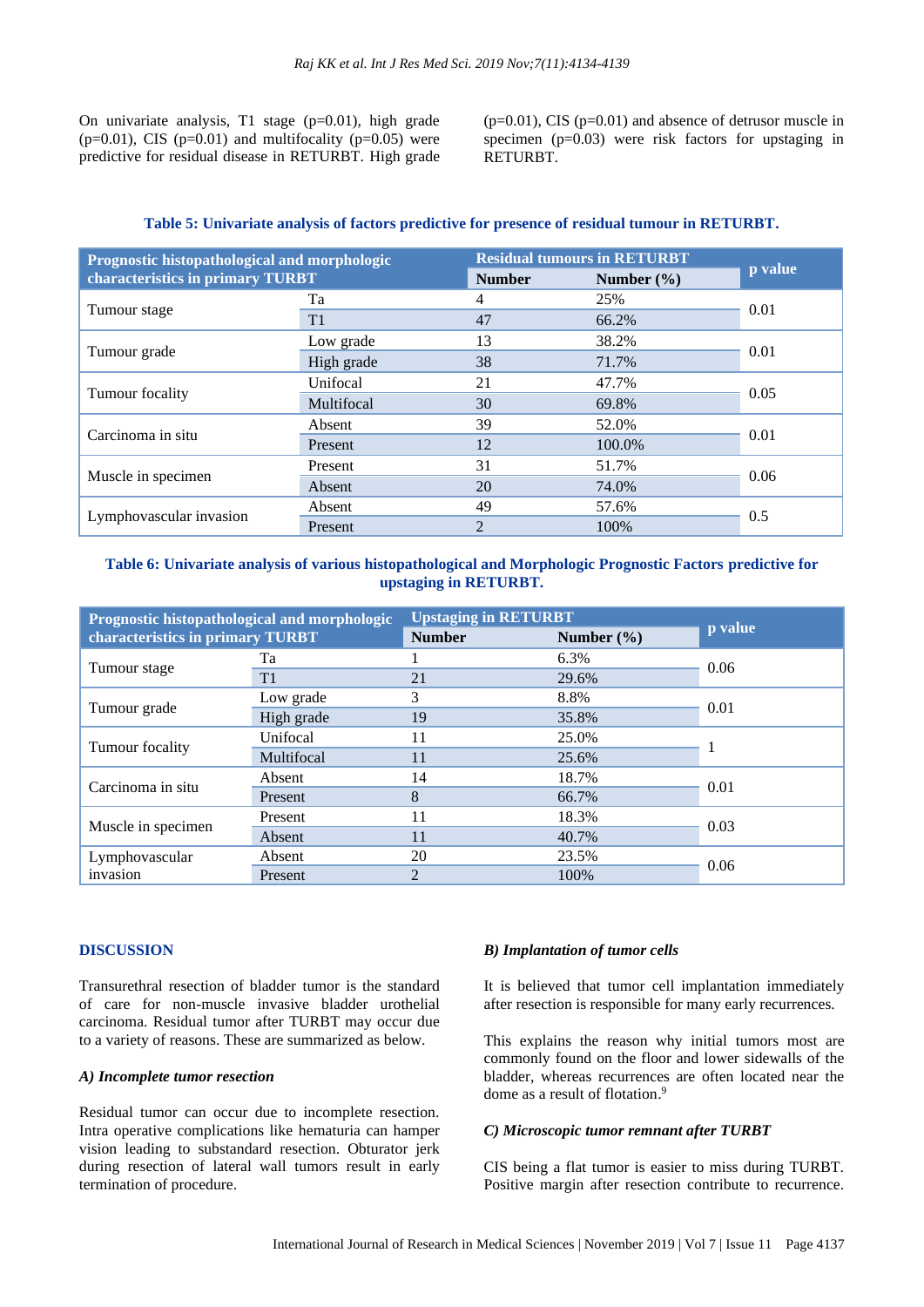This is often overlooked during resection. It is recommended to take a minimum of 15 mm margin of healthy bladder mucosa to avoid undersection.<sup>10</sup>

# *D) Aggressive tumor biology*

The field change theory of bladder cancer assumes a global change in urothelium with multiple transformed cells evolving into mature tumors separately. Therefore, even after complete resection of tumor, the remaining dysplastic urothelium can develop foci of cancer over time.

Residual tumor is present in 26% to 83% of patients during restaging transurethral resection of bladder tumor (RETURBT). <sup>4</sup> One of the first study on RETURBT was carried out by Herr et al who found residual disease in 75% of tumors. But the series included both new and recurrent bladder tumors and patients did not receive intravesical chemotherapy. <sup>11</sup> In a prospective examination of the outcome of RETURBT in 80 patients, Divrik et al, found residual cancer in 33.8% of cases.<sup>12</sup>

This study has reported 58.6% incidence of residual tumor. Even though only cases who underwent complete resection were taken up for the study, tumor implantation and microscopic tumor remnants may have contributed to residual disease. Residual T1 tumors after RETURBT have a worse prognosis compared to Ta tumors or no tumors. This information is useful for prognostication. Authors found upstaging risk 25.2% of in our study. Mahdi et al reported 38.7% upstaging rate in his study.<sup>13</sup> Dutta et al reported understaging risk of 40% when radical cystectomy was done for T1 high grade tumours.<sup>14</sup>

Upstaging to muscle invasive tumor changes treatment to radical cystectomy. Therefore, RETURBT will be extremely useful to detect muscle invasive tumors that have been missed during initial TURBT. Tumors that upstage during RETURBT have poor disease specific and overall survival compared to tumors that don't upstage. This is important prognostic information provided by RETURBT. 15

According to current available evidence, T1 tumors which downstages to pT0 in RETURBT do not require intravesical BCG. It is possible that pT0 status after RETURBT carries a minimal risk for recurrence or progression and that intravesical BCG therapy is overtreatment for these patients. Thus, RETURBT gives information on this subgroup of patients, in whom BCG can be selectively avoided thereby avoiding adverse side effects of BCG and reducing economic burden on patients. <sup>16</sup> The value of pathological reinterpretation of tissue slides has long been questioned. Second review of transurethral bladder tumor resection specimens shows differences of interpretation in 26.7% to 33.3% of cases, which is sufficient to alter management.<sup>17</sup> Interobserver variability may be due in part to the use of varying grading systems, the lack of uniform terminology, and the variation in training and experience of the interpreting pathologist. Confusion of muscularis mucosa with muscularis propria may lead to over staging of superficial bladder cancer especially when muscle in scant in specimen. All our TURBT specimens were reviewed by a single experienced genitourinary pathologist, decreasing risk of error. Surgeon experience during TURBT correlates with disease recurrence. Inexperienced surgeons may not be competent to adequately resect tumor with underlying detrusor. This may lead to under staging and increased residual tumor risk. A report from Jancke et al, indicated that more experienced surgeons perform a more complete resection and have lower recurrence rates. <sup>18</sup> All our resections were done by senior consultant, thus the risks of incomplete resection due to surgeon inexperience doesn't come into question. In this study T1 tumors had higher rate of residual tumor in RETURBT compared to Ta tumors (66.2% vs. 25% p  $=0.01$ ). Grimm et al reported T1 tumors to have higher residual tumor rate compared to Ta tumors (53% vs. 27%). <sup>19</sup> In another study residual tumors were found in 28% of the patients with Ta tumors and 54.2% of the patients with T1 tumours. 13

High grade disease and CIS were significant risk factors for residual disease and upstaging in RETURBT. Gill et al reported T1 stage, high tumor grade and sessile tumors to have higher risk for upstaging and residual disease in RETURBT. <sup>7</sup> Since CIS difficult to visualize, there is high incidence of residual disease in tumors with CIS. Orsola et al showed that tumor size (>3cm) and CIS were significantly associated with tumor persistence.<sup>20</sup> Multifocality was found to be a strong risk factor for tumor persistence (69.8% vs. 47.7% p=0.05). Devasia et al, reported that 95% of the patients with solitary papillary lesions did not have any residual disease in RETURBT compared to 50% of the multiple papillary and 83.3% of the sessile group. 21

Absence of detrusor muscle was significant predictor for upstaging to muscle invasive tumors in RETURBT  $(40.7\%$  vs. 18.3% p =0.03). Similar observation was seen by Dutta et al who reported a 64% rate of under-staging in T1 tumor's if muscle was absent in the specimen versus only a 30% rate if muscle was present. <sup>14</sup> There are certain limitations in our study. T1 tumors without invasion of muscularis mucosa vascular plexus and those with unifocal invasion of lamina propria had decreased residual tumor rate in RETURBT. <sup>22</sup> Also, margin width is an important prognostic indicator for residual disease.<sup>10</sup> These parameters were not evaluated in our study. Newer modalities like fluorescent cystoscopy and narrow band imaging have led to improved detection rate of bladder cancer, indirectly leading to decreased residual tumor rate. The largest clinically important impact is on detection of CIS. <sup>2</sup> Use of these newer modalities was not undertaken in our study.

# **CONCLUSION**

RETURBT helps in detection of residual disease and upstaging after Primary TURBT in NMIBC. T1 stage,